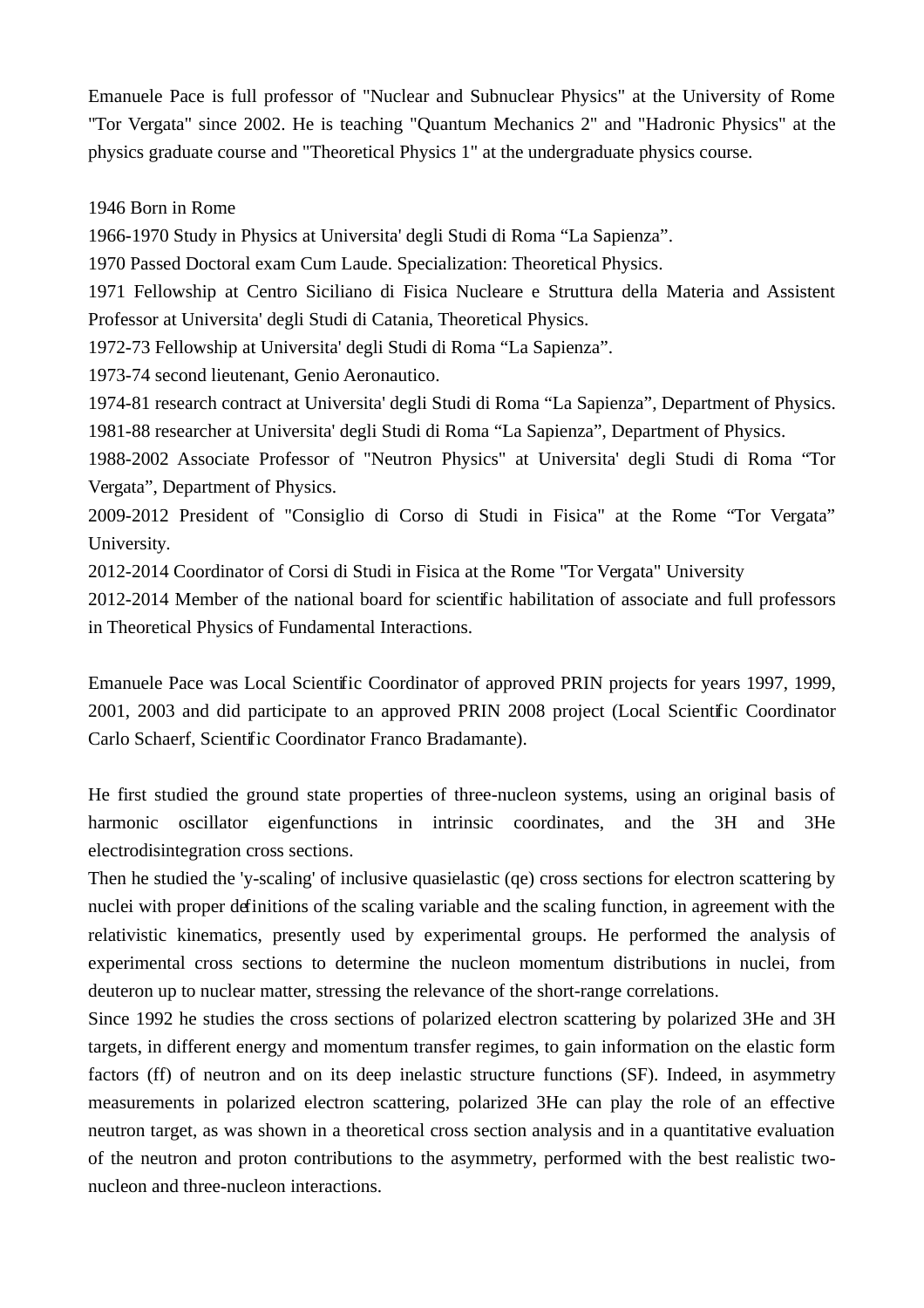The analysis of the 3He qe transverse aymmetry allowed a wide international collaboration to extract from the experimental asymmetry the neutron magnetic ff for  $Q^2$  from 0.1 (GeV/c)<sup> $\gamma$ </sup>2 up to  $0.6$  (GeV/c) $^{\wedge}2$  and to study the Burkhart-Cottingham and Gerasimov-Drell-Hearn sum rules.

He proposed procedures to extract the spin deep inelastic SF of the neutron from the 3He spin SF, currently used by the experimental groups, and iterative procedures to determine the neutron deep inelastic SF, F<sub>-2</sub>, up to  $x < 0.85$ , from a joint analysis of the experimental values of F<sub>-2</sub> for deuteron, 3He and 3H.

A proposal, C12-10-103, to measure the  $F_2^{\wedge}$   $F_2^{\wedge}$  , d/u ratios and A=3 EMC effect in deep inelastic electron scattering off Tritium and Helium mirror nuclei, presented by the JLab MARATHON Collaboration has been approved by Jefferson Lab PAC37.

From 1994 he is developing a relativistic constituent quark model for hadrons, within the light-front relativistic Hamiltonian dynamics (LFHD), based on exact eigenstates of mass operators able to reproduce a wide part of hadron spectrum of mesons and baryons. Using a one-body electromagnetic current and phenomenological Dirac and Pauli ffs for the constituent quarks, the ffs of pseudoscalar mesons, of nucleons and of transitions to the main baryonic resonances can be described.

From 1997, again within the framework of LFHD, he studies the properties of an electroweak current operator, needed for a Poincare' covariant relativistic treatment of lepton scattering off systems of interacting particles. This current allows one to evaluate elastic and transition hadron form factors without ambiguities.

From 2002 within the framework of the light-front dynamics he studies the hadron electromagnetic ffs in the timelike and in the spacelike region, with an explicitly covariant formalism in a constituent quark model, using Mandelstam formula and Bethe-Salpeter amplitudes and stressing the role of Fock-space components beyond the valence component.

In 2008, within the light-front dynamics, he proposed an exact tridimensional projection of the 4 dimensional em current, which satisfies the Ward-Takahashi identity for a two-fermion system and acts on the valence component of the system states. A Poincare' covariant current which fulfills the Ward-Takahashi identity and includes one-body and two-body terms generated in a fourdimensional Yukawa model, projected on the three-dimensional valence component, has been applied to the calculation of the deuteron magnetic moment.

The pion generalized parton distributions were investigated in the spacelike region within various covariant and light-front models. The role of the one-gluon-exchange dominance at short distances for the large momentum transfer behaviour of the ff and for the end-point behaviour of the longitudinal parton distributions has been stressed. Both the no-helicity flip and the tensor generalized parton distribution have been evaluated.

Longitudinal and transverse quark momentum distributions for the pion, the neutral vector mesons and the nucleon have been calculated.

For the nucleon, phenomenological vertex functions were considered, obtained through the